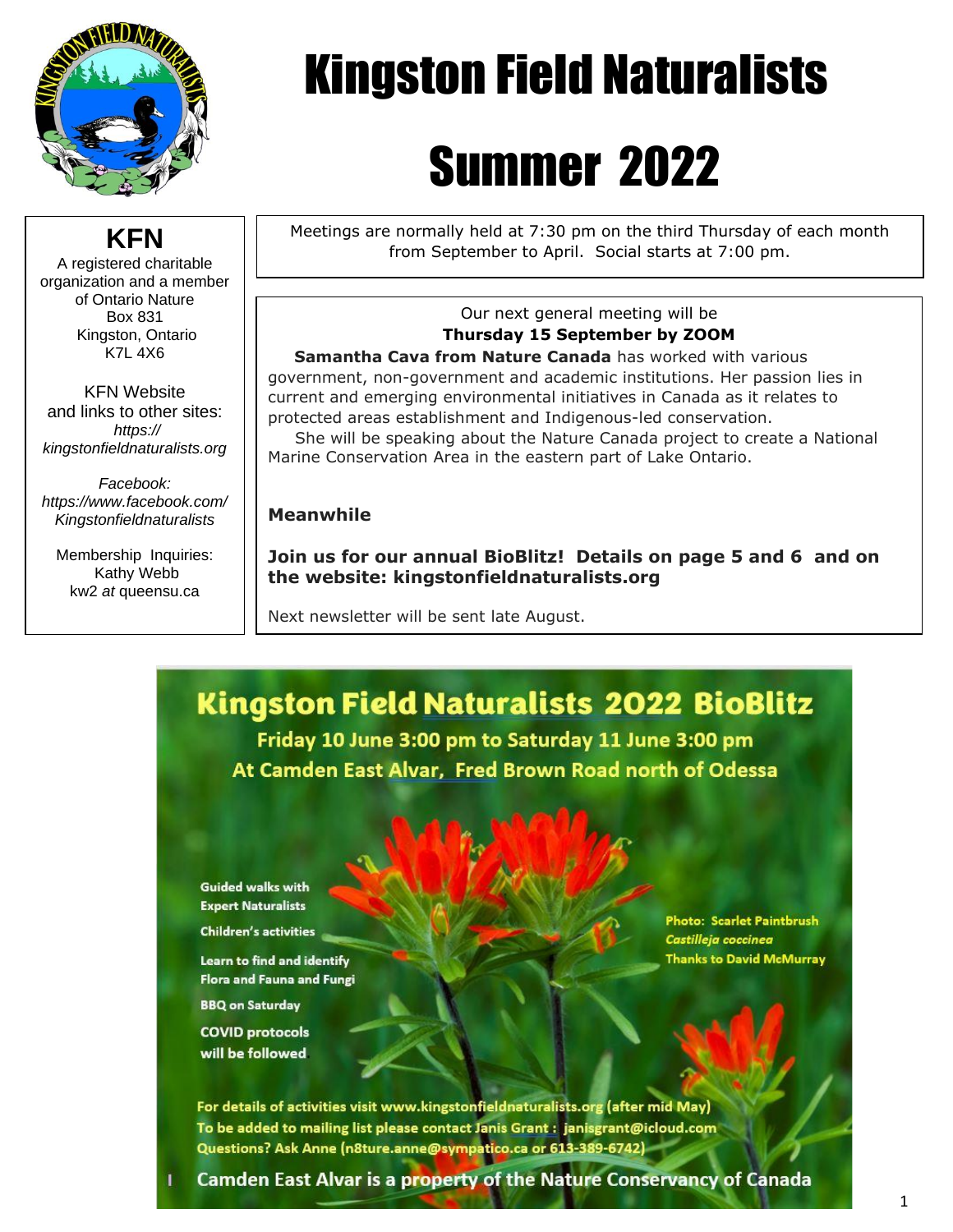### **Rambles, Field Trips, and other outings**

**Please check the website for any updates.**

**TICKS are looking for hosts! Wear long sleeves, tuck long pants into socks, use repellant. Ten minutes in a hot dryer kills the ticks that come home on your clothes.**

**RAMBLES** are slow walks to notice nature in all its forms. Be prepared for ticks, wild parsnip, flies of all types, poison ivy. Bring hat, sunscreen, water. For detailed directions please register by the Sunday before the trip with Anne (n8ture.anne *at* sympatico.ca or 613-389-6742).

**Tuesday 7 June 9:00 am to 1:30 pm Property of Jeff Peters** Inverary area Bring lunch.

**Tuesday 21 June 9:00 am to 1:30 pm Property of Joanna Atherton** Sydenham Lake Bring lunch. **Tuesday 5 July 9:00 am to 1:30 pm Cataraqui Trail with Joan and Richard Worsfold** Perth Road Village Bring lunch.

**Tuesday 16 August 9:00 am to 2:30 pm Menzel Centennial Nature Reserve** (north of Napanee) Bring lunch.

**Tuesday 6 September 9:00 am to noon Join Jane Revell** for a ramble near **Westbrook.**

### **FIELD TRIPS**

#### **Wednesdays on the Water starting Wednesday 15 June Stay Tuned!!**

Starting in June, we are hoping to hold some regular paddling outings to local areas. P**lease keep an eye on the website for more information.** Depending on interest, these will take place on a weekly or biweekly basis on Wednesday mornings. Our focus will be on *anything and everything in nature*. Your kayak or canoe should have all the province's watercraft safety devices, including a personal flotation device (PFD). Leaders will be Kathy Webb and Bill Depew (contact kw2 *at* queensu.ca).

#### **Saturday 18 June 8:00 am to 3:00 pm (rain date 19 June) Solitude in the Sanctuary**

Leader: Gary Hillaby (fieldtrips *at* kingstonfieldnaturalists.org or 613-547-8121) Meet at the Helen Quilliam Sanctuary where the culvert crosses Bedford Road. We will start at the

headwaters of Rothwell Lake and make our way into Holleford Lake. We will hope to see a variety of species as we navigate this rarely used, secluded waterway of the Helen Quilliam Sanctuary. Your kayak or canoe should have all the province's watercraft safety devices especially your PFD (Personal Floatation Device). Contact Gary Hillaby to register.

#### **Friday 1 July 9:00 am to 1:00 pm (weather day July 2) Butterflies Are Free**

Leader Gary Hillaby (fieldtrips *at* kingstonfieldnaturalists.org or 613-547-8121) Our focus on this outing will be insects especially butterflies. We will start the day on the Cataraqui Trail at Maple Leaf Road and Opinicon Road. We may stop at other spots on the trail to increase the variety of species to view. To register contact Gary.

**Saturday 16 July 7:30 am to 12:00 pm Patterson Park "Walk-about"** (rain date July 17) Leader Gary Hillaby Meet at the parking lot of Patterson Park at the southernmost end of Sunny Acres Rd in Kingston. We will walk the waterfront trail and take in what nature is offering. This outing is to familiarize members with the Invista property and see why this area is considered a prime birding location near the heart of Kingston. You should bring the usual outing accessories (bug spray, sunscreen, water/snack). Since we will cross-over into some private property you will also need your current KFN membership card. Register at fieldtrips *at* kingstonfieldnaturalists.org or call 613-547-8121.

#### **Saturday 13 August 8:00 am to 1:30 pm Cat On A Bike** (rain date August 14)

Leader Gary Hillaby We will meet at the parking lot at the Sydenham Library. Our convoy will head east toward Perth Road. What we see and how many stops will determine how much of the Cataraqui Trail we'll cover. Bring the usual outing accessories (bug spray, sunscreen, water/snack). Register at fieldtrips *at* kingstonfieldnaturalists.org or call 613-547-8121.

**Saturday 10 September 7:30 am to 13:00 pm Blue Mountain Fungi and Feathers** (rain date September 11) Leader Gary Hillaby We will meet at the carpool lot at Highway 2 and 401 (Gananoque). Fungi and mushrooms will be a focus as we ascend to the summit of Blue Mountain. This edge of Charleston Provincial Park can provide great opportunities to observe nature both on the ground and in the air. We might even see the elusive Pitch Pine. Bring the usual outing accessories (bug spray, sunscreen, water/snack). Register at fieldtrips *at* kingstonfieldnaturalists.org or call 613-547-8121.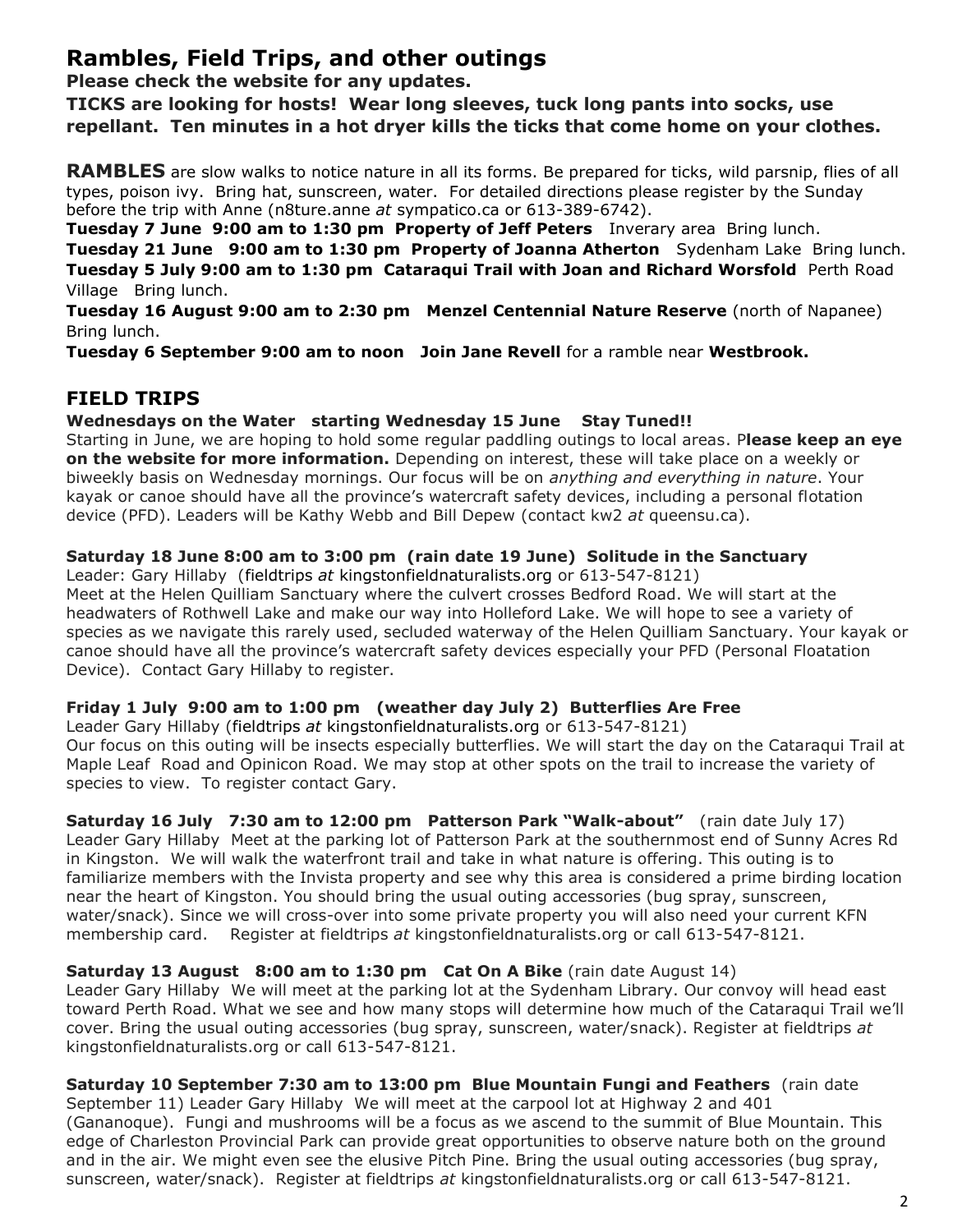## **JUNIORS**

#### **10-11 June BioBlitz**

Juniors, please join us at the Camden East Alvar to help list as many species as we can in 24 hours.

**Kids program**:

**Saturday 10:00 am** Bug hunt (wetland and meadow)

**Noon BBQ** (kids eat free) and Kids quiz

**1:00 pm Species hunt** How many species on the kids BioBlitz list can you see? Amanda and Sarah will help you!

Please let me know if you would like details of location and what to bring (n8ture.anne *at* sympatico.ca) before 8th June.

See also website kingstonfieldnaturalists.org and elsewhere in this Newsletter.

**Summer Projects** Choose one of three summer projects for a prize: a project on a particular group of animals or plants, a summer nature diary, or up to three nature photos taken this year with a brief description. More details available from Anne (n8ture.anne *at* sympatico.ca)

**Summer Nature Camp** See details under Teens, below.



**TEENS Friday 10 to Saturday 11 June BioBlitz.** 

Teens, please help us record as many species as we can in 24 hours. Come for any part of the event and learn about species of your choice at Camden East Alvar (north of Odessa). For details of location and programming please contact Anne by 8 June. No transportation provided. More information on website kingstonfieldnaturalists.org and elsewhere in this Newsletter.

**Saturday 25 June Rock Hounding trip** Information will be emailed.

#### **Summer Nature Camp**

There may still be room at the Eco-Adventure Camp at Elbow Lake Environmental Education Centre. For 8 to 13 year-olds and 13 to 18 year-olds. Scholarship are available: apply for KFN scholarship through Anne. Look on the website: Eco-Adventure Camp at Elbow Lake for more information. Recommended!

Nature Explorers Summer Camp at Cataraqui Conservation is sold out. You can still put your name on the waiting list.

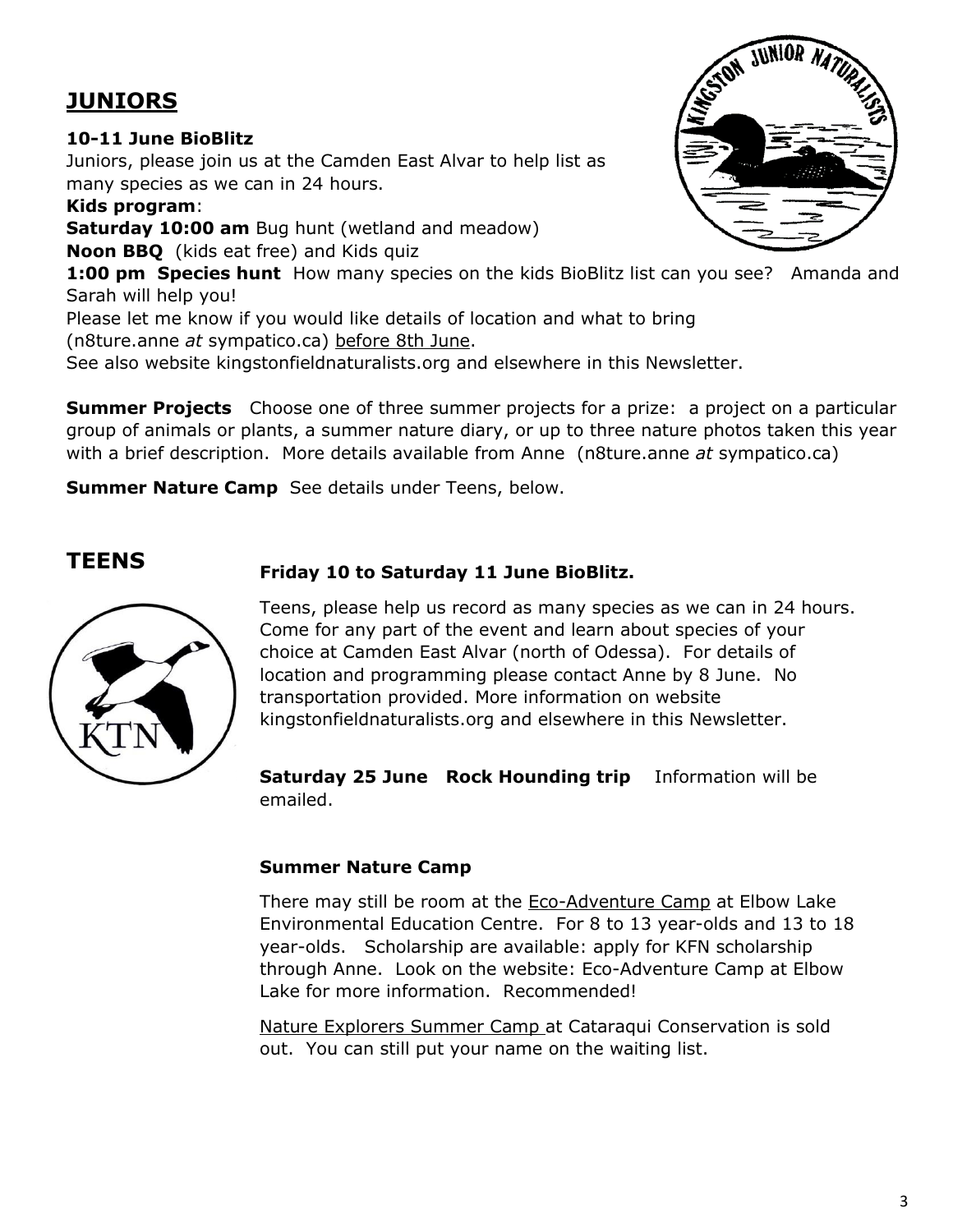#### **Club News and Updates**

#### **Have you Renewed Your Membership?**

 The KFN membership year extends from 1 April to 31 March of the following year. The 2021/22 membership year recently ended and we hope that you will renew. To renew your membership, you can proceed in one of several ways:

- 1. Join or renew **online** using the website https://kingstonfieldnaturalists. Please note that you do not need a PayPal account to renew online: once you click the "Pay Now" button, you can proceed as a guest by clicking the "Pay with a credit or Visa debit card" button.
- 2. **Mail a printed membership form** or a note containing your membership information along with a cheque payment to: Kingston Field Naturalists, PO Box 831, Kingston, Ontario K7L 4X6.
- 3. If you have any questions, please contact Kathy Webb by emailing [membership@kingstonfieldnaturalists.org](mailto:membership@kingstonfieldnaturalists.org)

#### **National Marine Conservation Area in the eastern part of Lake Ontario.**

On behalf of KFN, President John Donihee contacted the local candidates in the current provincial election.

"There is a widely supported initiative under way to establish National Marine Conservation Areas (NMCAs) …including in Eastern Lake Ontario. Although an NMCA is a federal designation, it needs the cooperation and support of the provincial government to proceed. Implementing the NMCA designation would not come at a cost to Ontario taxpayers and would help advance conservation efforts designed to protect biodiversity in the Great Lakes, while ensuring continued public benefit, education and recreational enjoyment of the Lake.

If you are elected, KFN urges you to support the Ontario government pursuing the establishment of an NMCA to protect Eastern Lake Ontario in the near future."

 The four major party local candidates who received the emailed letter about the proposed National Marine Conservation Area for eastern Lake Ontario and all responded quite positively.

Our September speaker will bring us up-to-date on this project.

#### **Sunday 5 June\* 10:30 am Doug Fluhrer Park How to Draw Water Workshop**

Prince Edward County-based ecologist Corina Brdar will lead a workshop "How to Draw Water". [https://oceanweekcan.ca/events/nature-journaling-workshop-how-to-draw-water/](https://can01.safelinks.protection.outlook.com/?url=https%3A%2F%2Foceanweekcan.ca%2Fevents%2Fnature-journaling-workshop-how-to-draw-water%2F&data=05%7C01%7Ckw2%40queensu.ca%7C07b06475e5e44a58b40b08da43196f2f%7Cd61ecb3b38b142d582c4efb2838b925c%7C1%7C0%7C637896073760886507%7CUnknown%7CTWFpbGZsb3d8eyJWIjoiMC4wLjAwMDAiLCJQIjoiV2luMzIiLCJBTiI6Ik1haWwiLCJXVCI6Mn0%3D%7C3000%7C%7C%7C&sdata=oDAM35aMrQi8S67qd6DmAKKC3n7xRtLqWaUJPX8h0ZU%3D&reserved=0)

 This workshop is part of Ocean Week Canada (June 3-12) and the summer Ocean Festival. The festival aims to strengthen Canadians' connections to their local watersheds and Canada's coastline—the longest in the world— and to inspire community-based action to ensure a healthy ocean for future generations. [Check out [https://oceanweekcan.ca\]](https://can01.safelinks.protection.outlook.com/?url=https%3A%2F%2Foceanweekcan.ca%2F&data=05%7C01%7Ckw2%40queensu.ca%7C07b06475e5e44a58b40b08da43196f2f%7Cd61ecb3b38b142d582c4efb2838b925c%7C1%7C0%7C637896073760886507%7CUnknown%7CTWFpbGZsb3d8eyJWIjoiMC4wLjAwMDAiLCJQIjoiV2luMzIiLCJBTiI6Ik1haWwiLCJXVCI6Mn0%3D%7C3000%7C%7C%7C&sdata=tPoPa8dPdqIZXFaazUTcr2h7UHM%2BvDqkFo5inqQkAk0%3D&reserved=0)

 Melissa Rombout writes: "In developing the visual arts and community engagement component of the festival, I am seeking to challenge and address a broad array of themes such as the role of the creative imaginary in the transmission of scientific knowledge; the intersection of human bodies and bodies of water; the contemplative nature of journaling as a healing practice; the ocean as an instrument of colonializing economies; the connection between the planet's "deep time" and our urgent present moment; and the recognition that water – from wetlands, streams, rivers and lakes leading to the ocean and all the life on earth supported by it, is a more-than-human entity."

\*Apologies to newsletter print copy recipients. Notice of this event arrived just a few days before the event.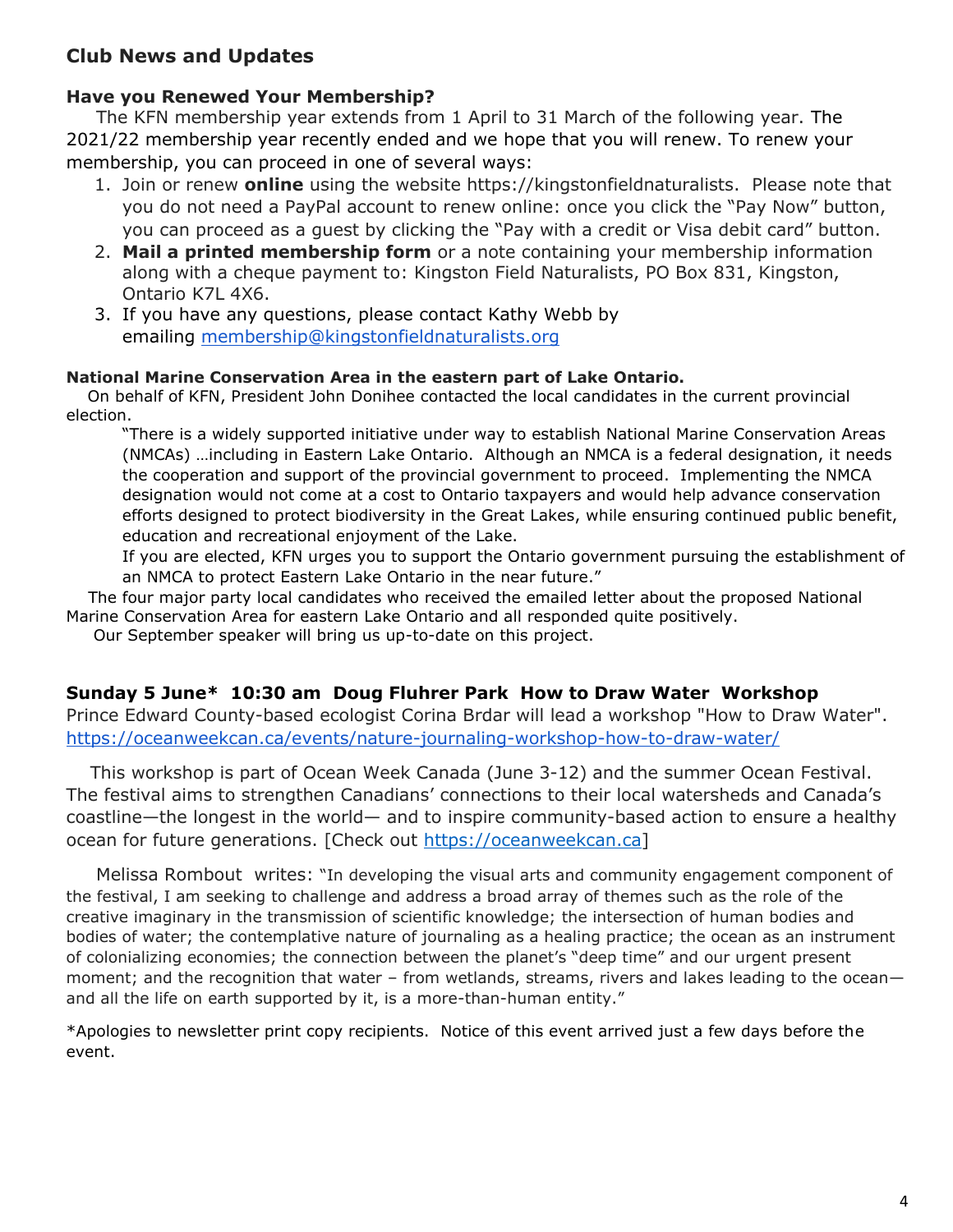# *Join us for our 24th BioBlitz at Camden East Alvar Friday 10 June 3:00 pm to Saturday 11 June 3:00 pm*

This will be the Kingston Field Naturalists 24<sup>th</sup> BioBlitz in the Kingston area! We have a goal to record 1,000 species in this 24 hour period. Our BioBlitz is an inventory of as many living things as can be identified within a 24 hour period within a defined area. Specialists and experts from diverse disciplines will explore the area under investigation.

The event will take place rain or shine.

**The Site:** We are delighted that the Nature Conservancy of Canada is allowing us to hold our BioBlitz on their new property, Camden East Alvar. An alvar is a biological environment based on a limestone plain with thin or no soil. Often flooded in spring and affected by drought in midsummer, alvars support a distinctive group of prairie-like plants. This 121 ha (300 acre) property has ephemeral wetlands, a small creek, wooded areas and rocky areas with crevices in the limestone bedrock. There are a number of diverse habitats to explore!

Camden East Alvar abuts the Radio Controlled Modellers Club property. We are delighted that they will allow us to use their lane for access, and their property for parking and camping. A devastating fire in March burned their clubhouse to the ground; we will be soliciting donations for them. A donation jar will be available at registration.

**WARNING** Model planes may be flying on the property near our parking area and the ends of the runway may have radio-controlled planes taking off and landing. **Please heed signs and avoid these areas.**

**Access from Kingston:** Allow about half an hour from Kingston to the site at **1035 Fred Brown Road.**

#### **Directions to Camden East Alvar**

Approximate GPS location of RC Modellers laneway:

N 44.3287 W 76.7877

From Kingston, go west on Hwy 401 to exit 593 for County Road 4 (Camden East Road/Millhaven).

Go NORTH on County Road 4 towards Camden East for 4.5 km.

Turn right (EAST) onto Fred Brown Road. (The road to the left at this intersection is Palace Road.)

Proceed EAST for 2.4 km to 1035 Fred Brown Rd. This is the Radio-Controlled Modellers Club property where we will be parking and camping.

Camden East Alvar is the property to the west of the Radio-Controlled Modellers Club.



**Registration:** Participants should register at the

BioBlitz base site **between 2:30 pm and 9:00 pm on Friday 10 June** or **between 8:00 am and 2:00 pm on Saturday 11 June**. **Camping:** There will be primitive camping at the RC Modellers site. Please bring your own water. No fires. Donations towards privy appreciated.

**Species observed: For all observations, a minimum of the species name, observer, date, location observed (ideally GPS coordinates) and trail should be recorded. Applicable notes should be added.** Upon registration, a tally sheet and a map of the property will be provided. A tally will also be kept at the BioBlitz base site notice board so you may look at species already recorded and note those that may yet be found. **Please let us know** if you intend to go off trail. Please also tell us if you would like to be paired with another expert for your recording.

**For this year's BioBlitz there will be two options for submitting your species observations:**

- **1. Written records: A written record with your name must be handed in for species to be included in the final tally.**
- **2. Digital submissions through eBird** (for birds only) **or iNaturalist:** In addition to your written reporting you may submit observations digitally through **eBird.ca** (please share your checklists with the username Kingston FN), and/or with **iNaturalist.ca**.